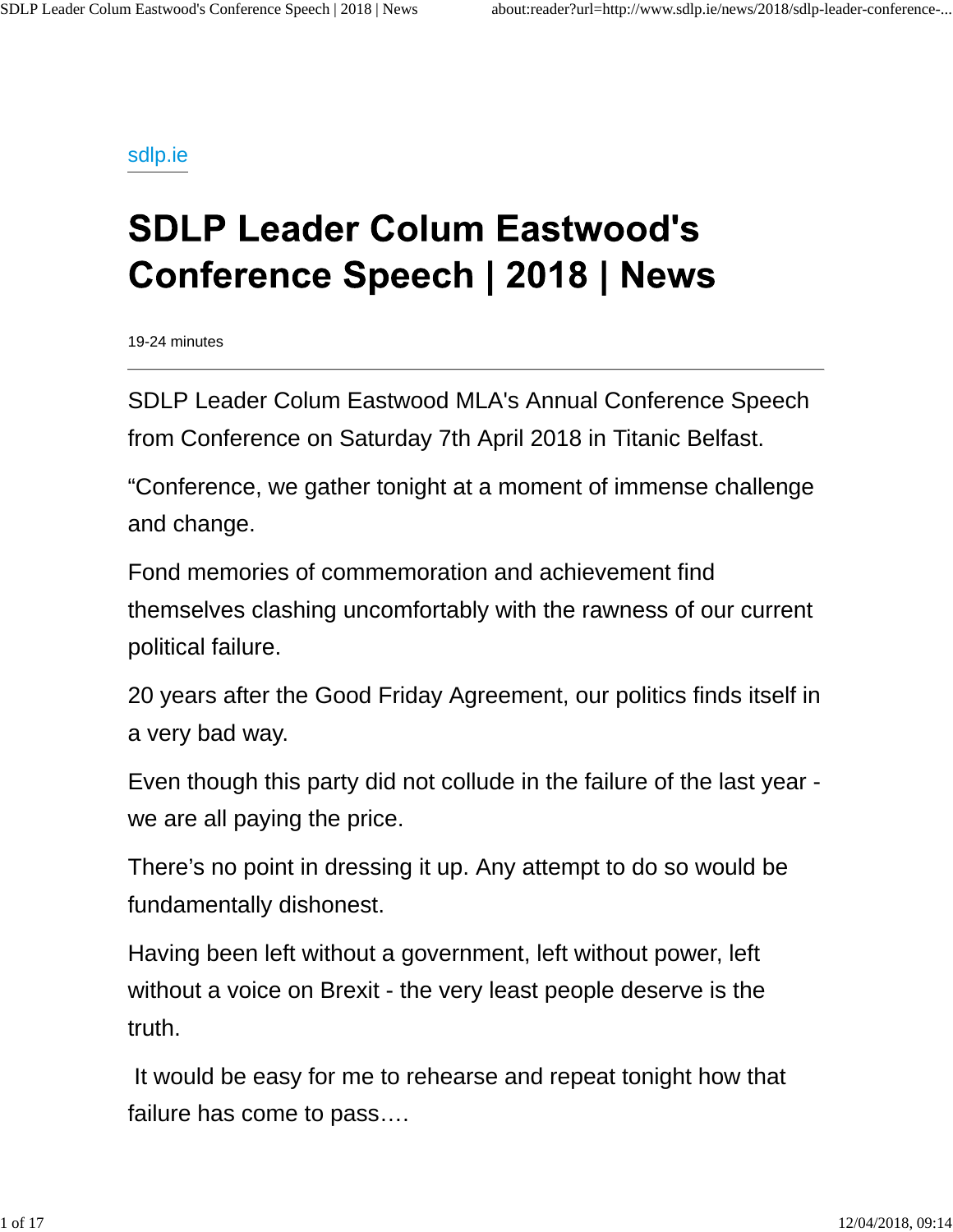……. to add more layers and language to the blame game – a blame game that relentlessly soaks up our communal political energy.

…….it would probably begin with wood pellet boilers, with references to crocodiles, yoghurts, loaves of bread and even boltcutters.

 .... it would glide along a bizarre timeline of moving deadlines and meaningless milestones.

…. It would probably mention red lines that once shone bright only to fade away in the private rooms of negotiation.

….and it would end with a deal that crossed the finish line, only to be walked back again in the presence of two governments.

Conference, though it might be tempting to give that speech, the truth is that it won't get us anywhere.

Northern Ireland doesn't need another speech that sets off another war of words.

I don't think you want to hear it either – you've been hearing it for well over a year.

Since the collapse of our institutions, plenty of water has passed under the broken bridge of our politics.

But whether it was last year or right now - the divisive and destructive tone on our radios and on our TV screens remains the very same.

So tonight, I'm deliberately going to do something very different.

I'm not going to follow the usual party conference routine of kicking lumps out of our political opponents.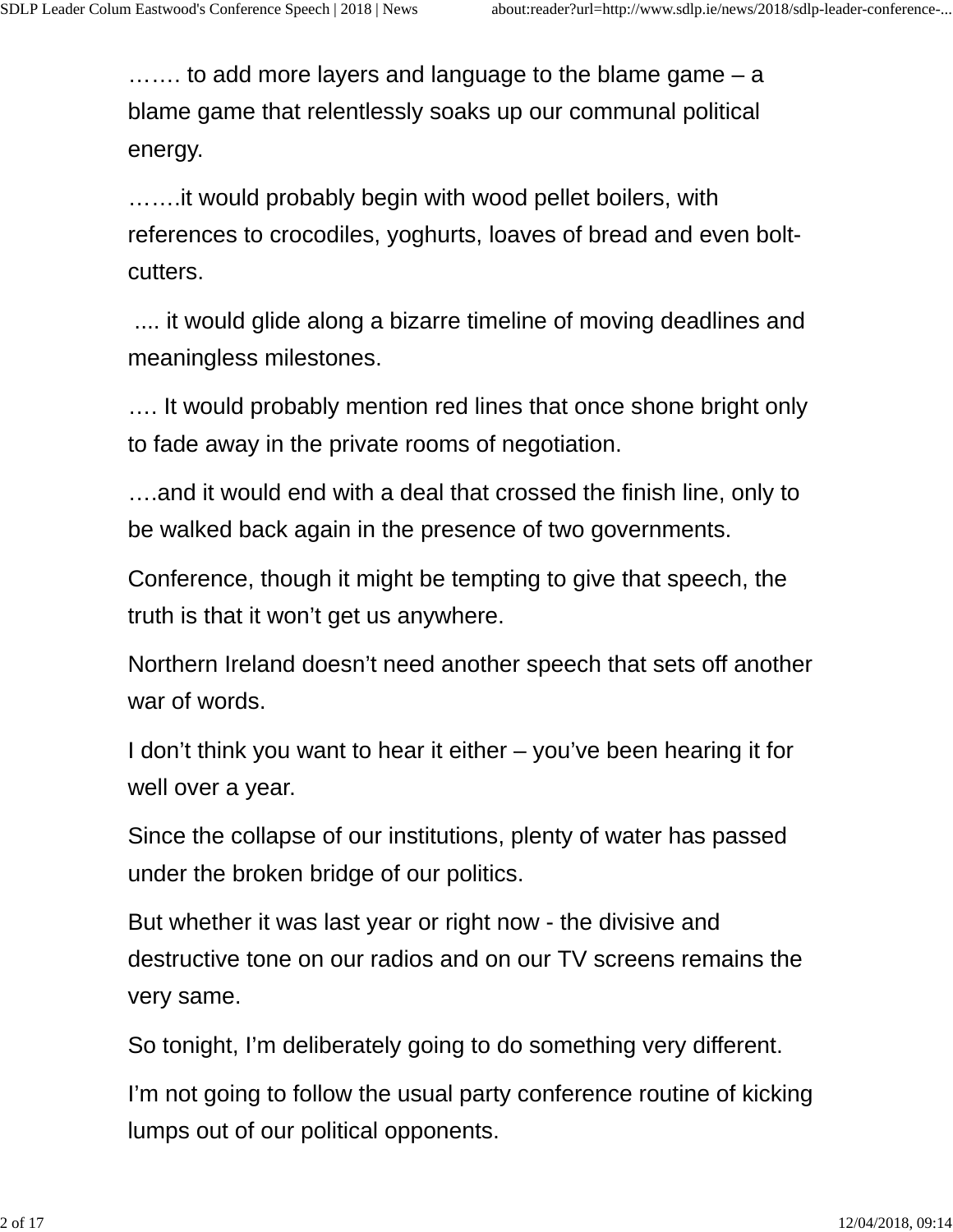By this stage, we should all be humble enough to accept that party politics comes a very distant second given the scale of the political challenge we all now face – or at least it should.

Born out of the Civil Rights Movement 50 years ago, the SDLP has always known the difference between the primacy of the party and the primary purpose of politics.

The SDLP knows that the interests of the country are the immovable purpose of the party – Ireland's interests come first.

That's what marks out our MLAs, our councillors and all of you – our members and supporters.

In these challenging times for our island, that remains a quality to be cherished – and let no-one tell you any different.

There has been plenty of talk in the last few days, so let me say this.

The Ireland that Hume imagined has come to pass - an Ireland at peace with itself and free to decide its own destiny.

The next phase of politics will be centred on the Ireland we now choose to build having been gifted that powerful inheritance.

It will be driven by the understanding that a fractured Ireland will always be an Ireland in waiting.

In terms of re-alignment, the future this party collectively decides will be driven by that primary purpose.

I have been clear, we are up for those challenging conversations and we are up for the challenge of changing.

In the time ahead, we will be true to ourselves and true to each other.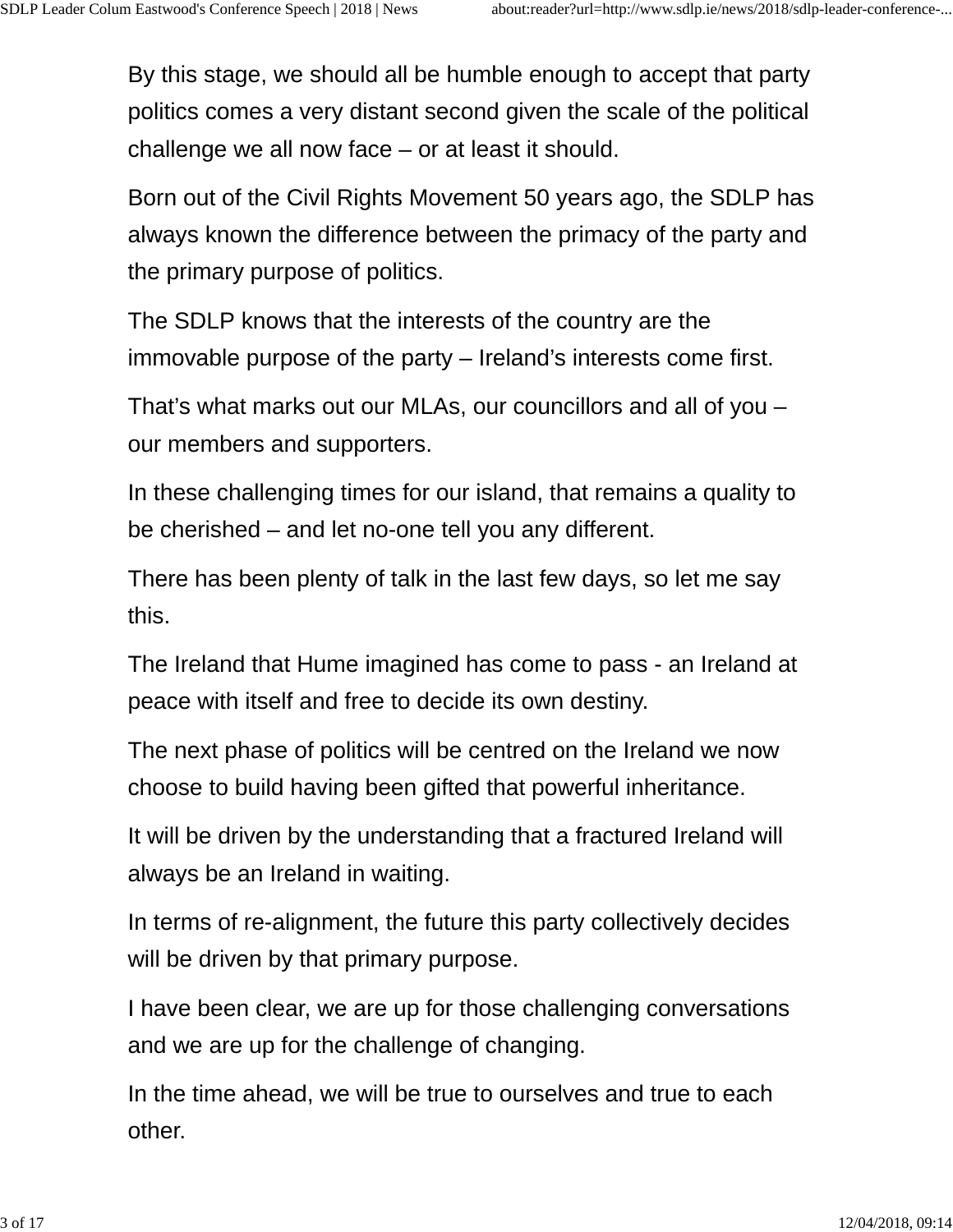But let me also be clear, those values, that politics and that movement for reconciliation will always, always endure.

None of those values are leaving any stage.

# **Solution**

In that same SDLP spirit conference, tonight I'm not going to speak about what has gone before - I'm only going to speak about what should come next.

Our only focus should be breaking the cycle of failure.

Our only focus should be getting back to the Good Friday Agreement.

Conference, I can genuinely only see one solution that has any hope of ending the current impasse.

Too often the mistake is made of believing that our political process is only internal to Northern Ireland.

In fact, its real underpinning, its real foundation, has always rested on the relationships and agreements between the peoples of Ireland and Britain.

The guarantors of these agreements are the Irish and British Governments.

Together, they represent our ultimate insurance policy.

The role of guarantor means different things at different times.

There is a time for a watching brief and there is a time for facilitation.

Conference - now is a time for the guarantors to intervene actively and positively.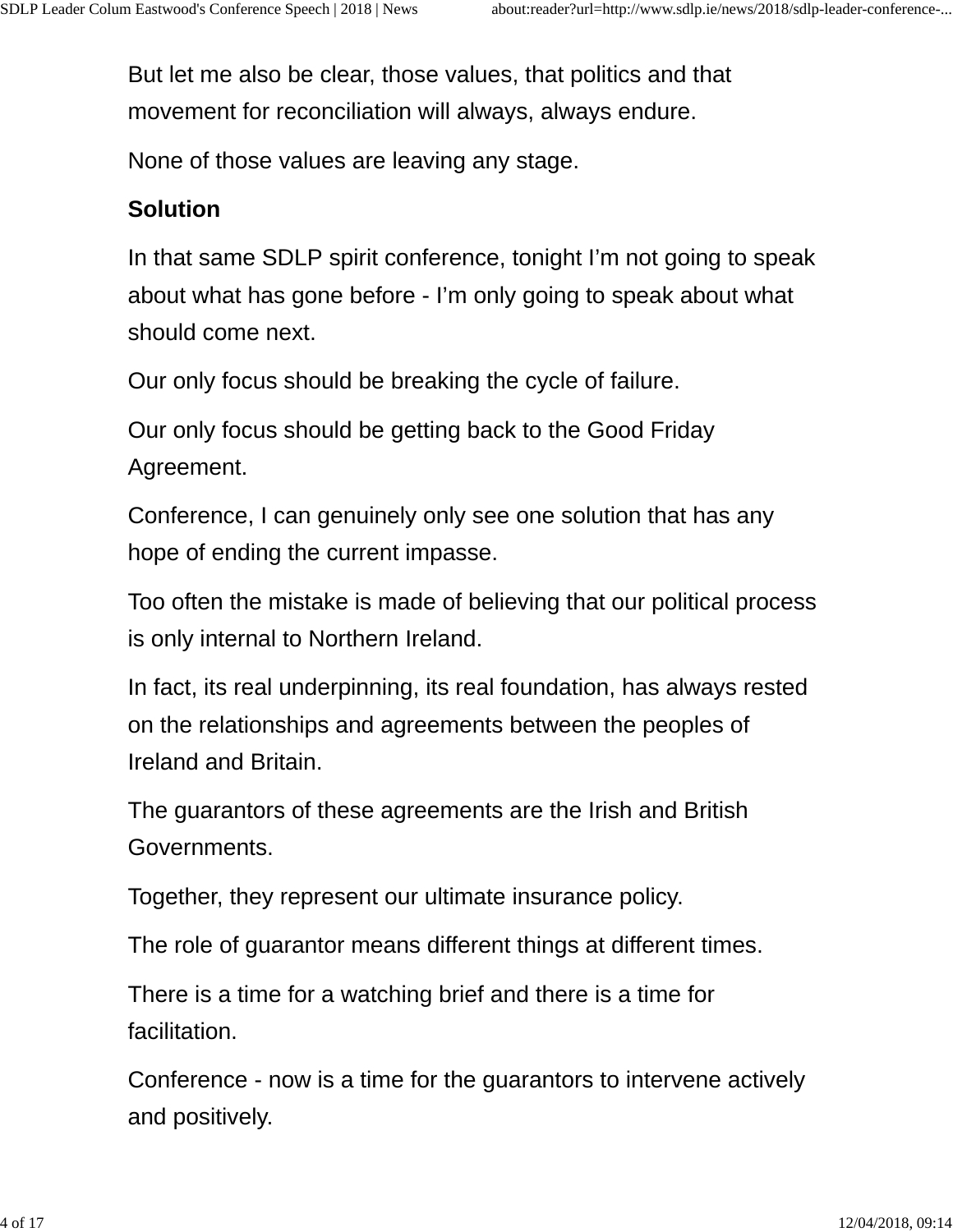If the parties here wouldn't bring the deal over the line – then the two governments should do it for them.

Since the collapse of the talks I have been calling on the Irish and British Governments, as part of the Intergovernmental Conference, to agree a package of legislation.

I believe that package should include much of February's draft accommodation.

There would be legislation for Acht na Gaeilge and an Ulster Scots Act.

Once and for all, it is time to de-politicise the richness of our languages – languages which belong to us all.

There should also be legislation at Westminster and in the Dáil to establish and resource legacy bodies and to release inquest monies.

20 years ago, in the process of leaving violence behind, victims were left behind too.

It is now time to end that injustice.

I have also proposed that this solution must include the reform of the Petition of Concern.

This unlocks the potential for a new assembly to deliver marriage equality, if Armagh's Conor McGinn hasn't already delivered it through Westminster.

Love is equal whether that love is expressed in Dublin, London or here in Belfast.

Whichever method it takes - let's finally get it done.

Reform of the petition of concern will also help resolve future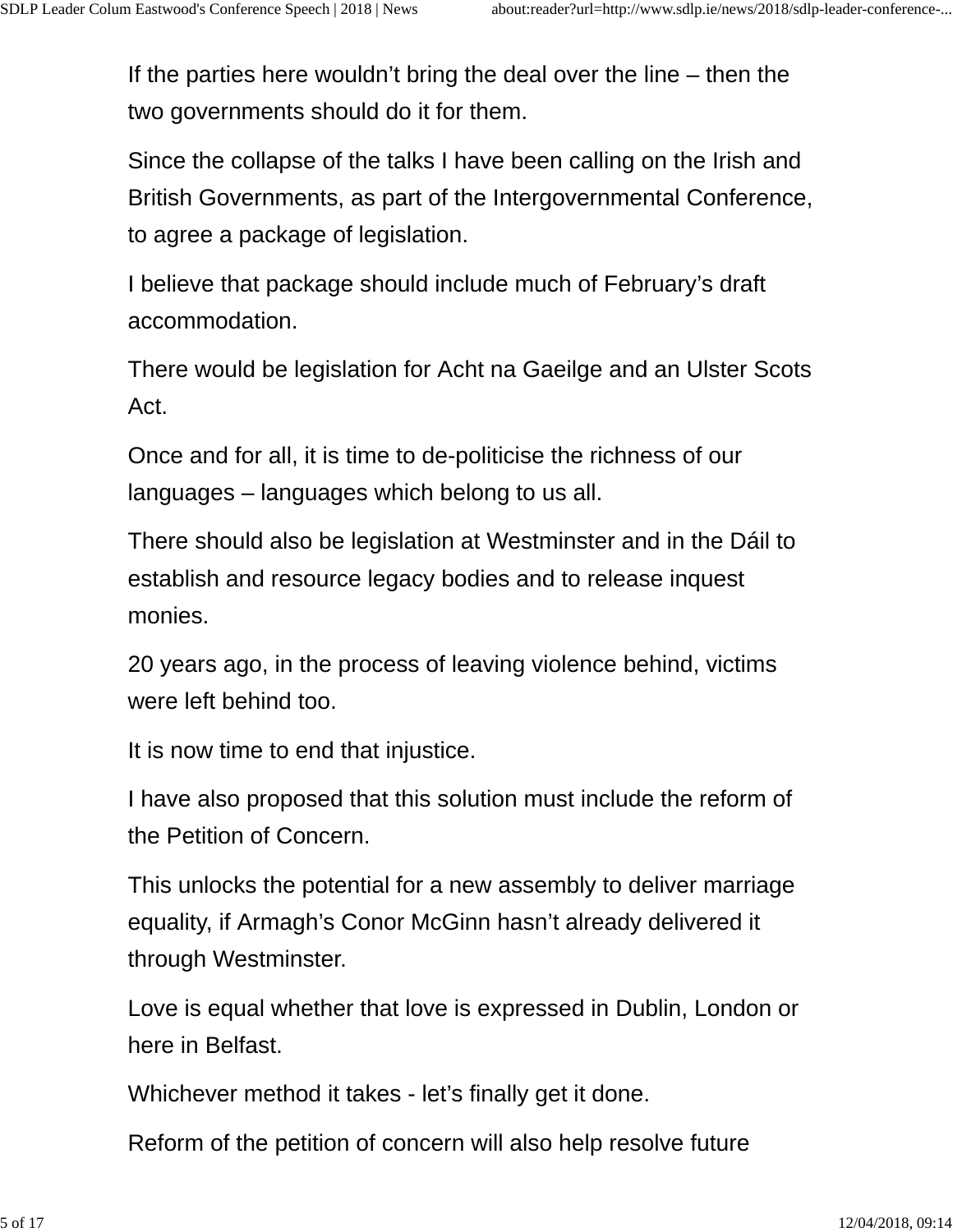difficulties, particularly in the context of Brexit.

It was never intended to be a dead-end veto - so let's reset it and get it back working as originally intended.

Conference, the solution I'm suggesting doesn't need to take long.

With the roadblocks cleared, the Assembly could be up and running the very next day.

So, here is the challenge to the two governments - clear the decks of disagreement and then challenge us to get back to work.

Over recent weeks, I have been genuinely pleased that some other political parties have, more or less, come to adopt these same proposals - and have even presented them as their own.

Some things never change.

This party has always been happy to say it first and to get there first

– but we'll be even happier if our solutions end up being implemented.

Ultimately, that's all that matters.

#### **Northern Ireland cannot be left to wait**

We all know that reaching this solution and bringing back our institutions will require an overdue investment of political courage.

The reluctance of the British Government to constructively engage is often explained by the precarious arithmetic it faces in Westminster.

That may very well be true but there is another hesitance which needs to be highlighted and confronted.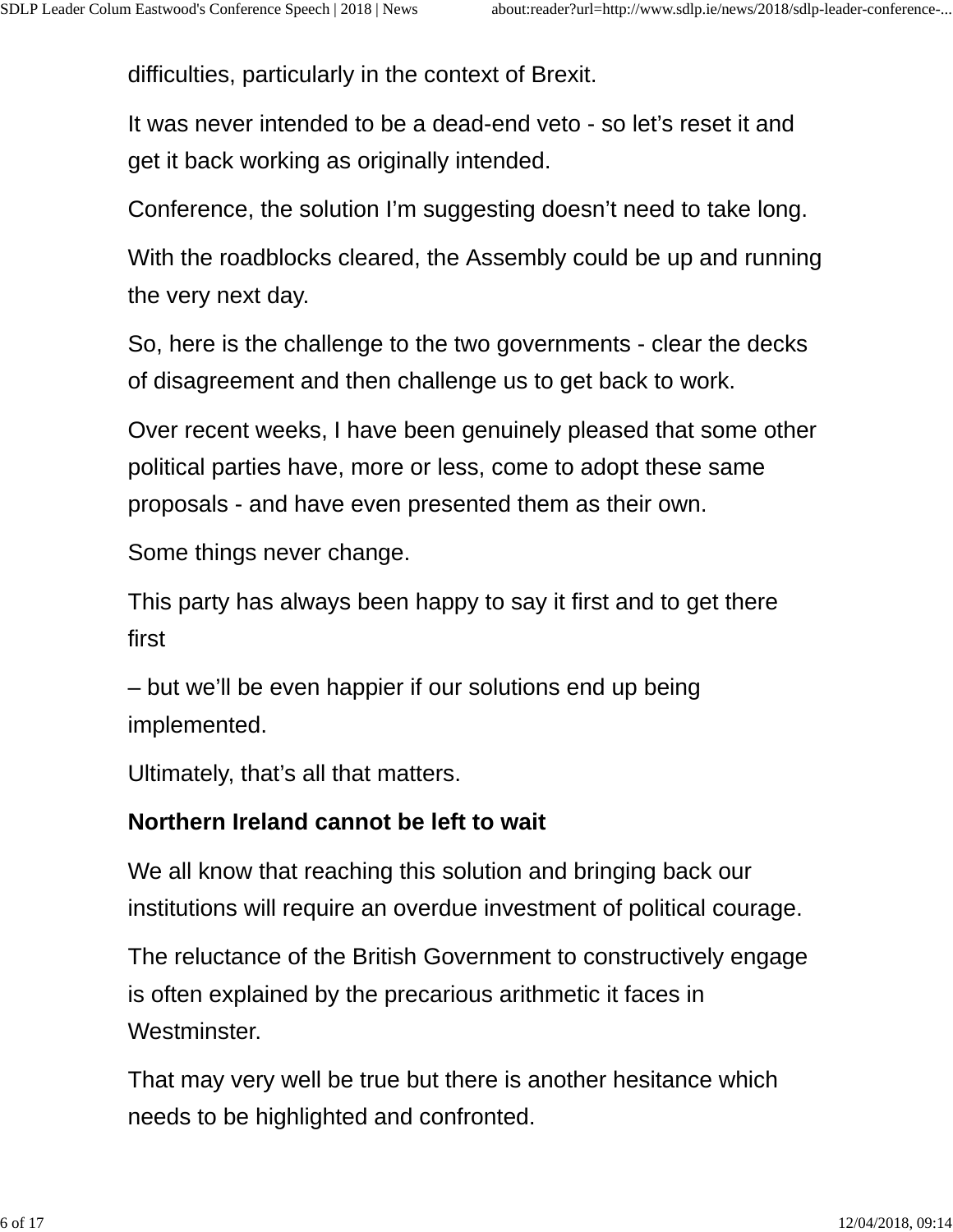The strong suspicion exists that both Governments are reluctant to engage too heavily in the smaller skirmishes of Northern Ireland until the bigger battle and the bigger negotiation of Brexit is resolved.

We cannot be left without a government in Stormont simply because the wider political context is awkward for the British and Irish Governments.

The continued absence of a government, the absence of decisions and direction, comes with a big cost.

It means passively accepting the lowest economic growth on these islands.

It means a business community again left waiting for the long promised reduction in corporation tax.

It means over 400,000 patients stuck on hospital waiting lists and school budgets cut by millions.

So tonight our message to those governments is clear - Northern Ireland cannot be left to wait.

We've already reached too deep into the well of public patience – we cannot leave our people stranded any longer.

Both Governments can't afford to ignore the lesson of history vacuums don't end well in Northern Ireland.

We can't be left to wait.

If a vacuum is allowed to persist, people deserve to know the truth as to what that will actually mean.

The statement, often repeated these days, that Direct Rule is not an option is simply ridiculous.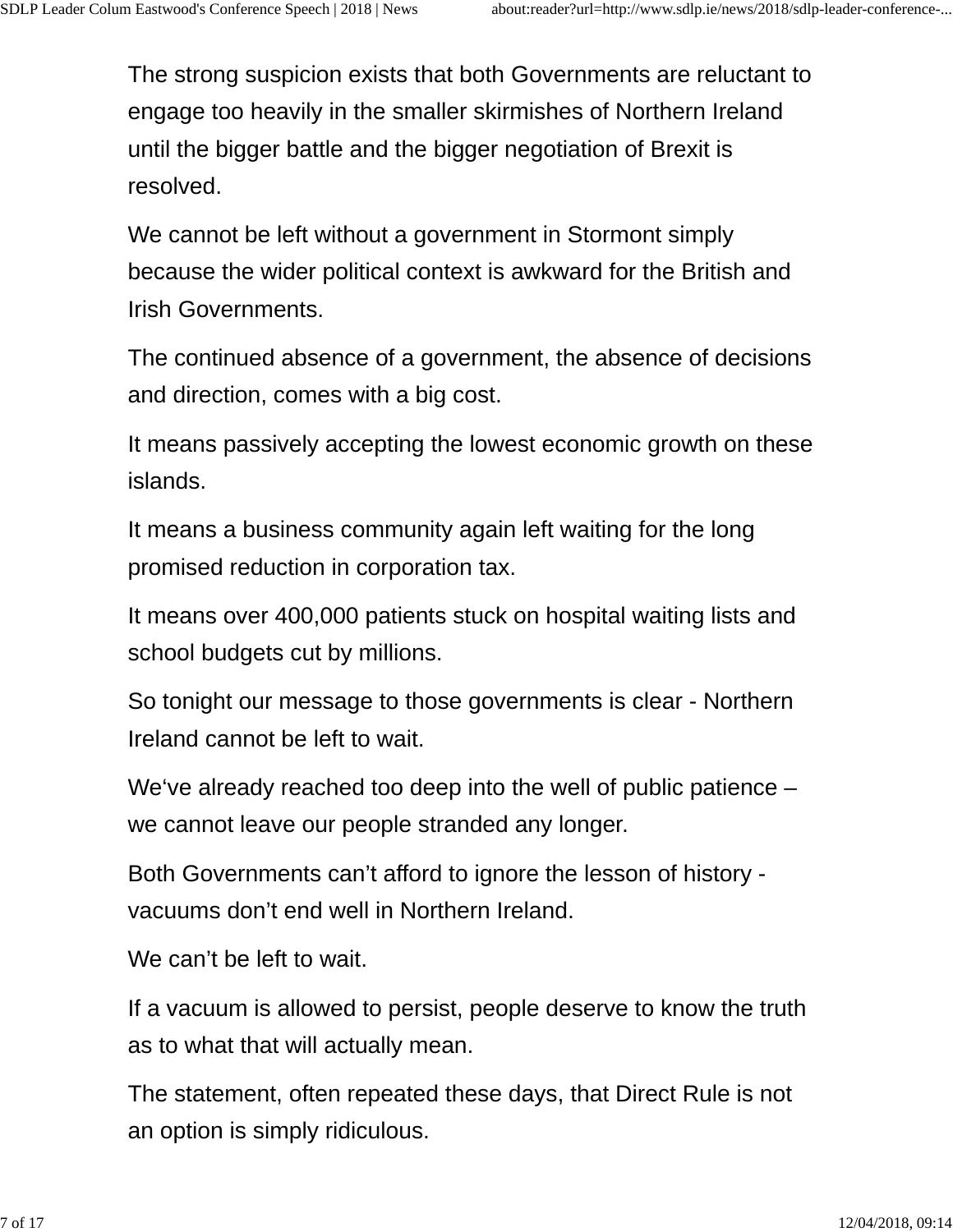We have to be honest.

A budget delivered in Westminster is not a version of Direct Rule – it is Direct Rule.

After all the years spent trying to bring powers back to this island, the current failure of our politics has returned them all to a dysfunctional Tory Government in London.

In that continuing vacuum, don't believe any politician - myself included – who tells you they can deliver real and radical change to the social and economic fabric of this place.

As of now, no party leader in Northern Ireland can credibly promise you a manifesto of local change – we simply don't have the power.

To borrow a phrase – until we collectively take back control of our own affairs – we will be left unable to shape the political change that is so badly needed.

It's just one more reason why we can't be left to wait any longer.

#### **Breaking beyond the narrowness**

Conference, having set out that roadmap for the return of a local government, I do want to add a note of caution and realism.

It would be misleading to tell people that the return of the Assembly would automatically and permanently stabilise our politics.

I think people intuitively know that there is a rocky political road ahead – and they understand that old certainties are no more.

Maybe that widespread understanding is signalled in the fact that you now very rarely hear the once popular sentiment that *'politics doesn't matter'.*

Recent years have shown us all just how much it matters.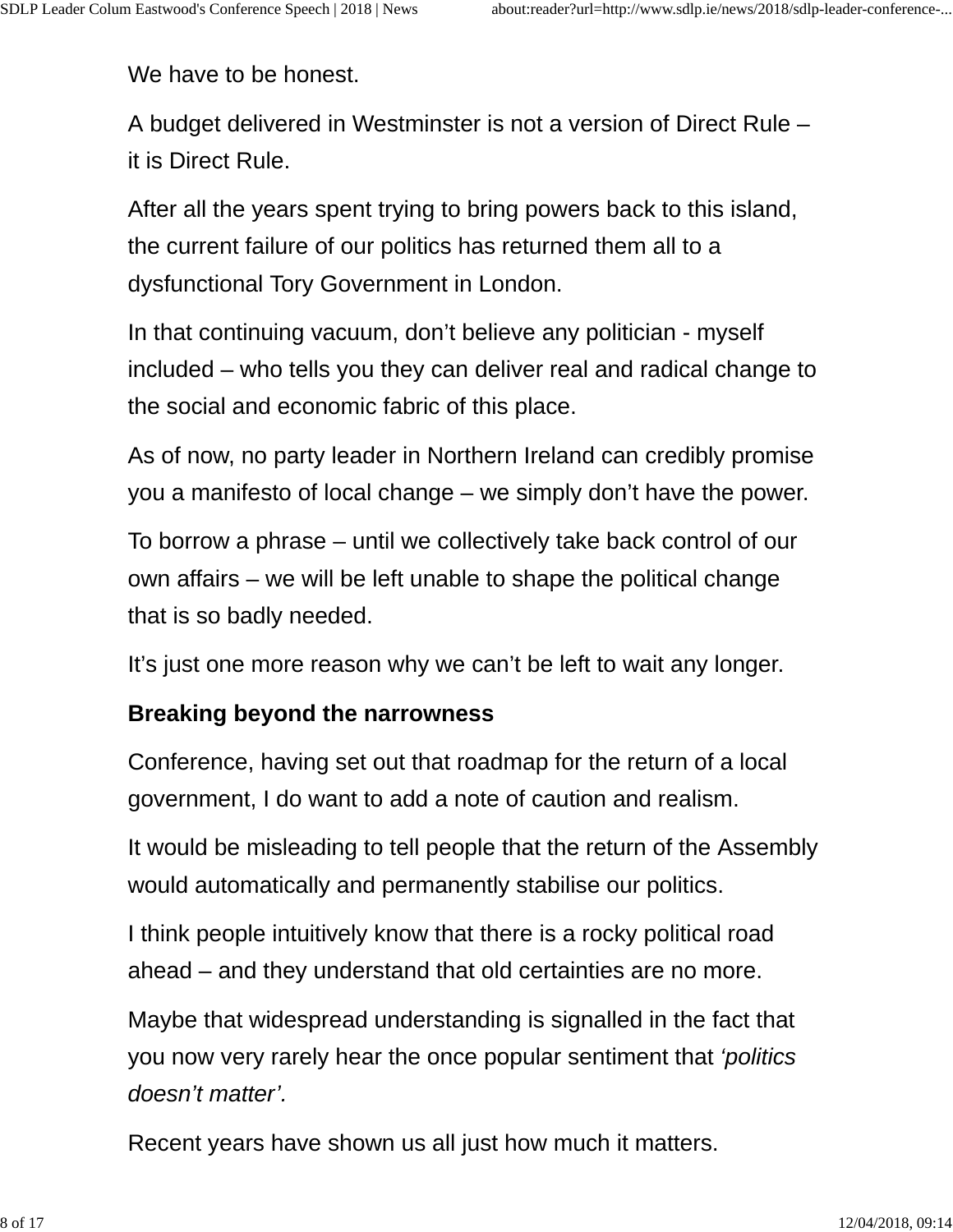The politics of Northern Ireland has long been used to the outside world looking in on us but that time has long since passed.

We're now in a moment when everyone is focused on a much wider horizon.

I think a lot of the frustration and the restlessness of our people stems from the aching sense that the narrowness of our local politics is so at odds with the broadness of the political challenge we face.

People instinctively know that the coming years will raise deeper and more fundamental questions – many of which sit outside the boundaries of local devolution.

On both our islands every aspect of our modern accommodation will face change – economic, social and, yes, constitutional.

As I deliberately map out the huge scope of that coming change, I know there are many who genuinely wish that some calm and certainty would return to public life.

It is a very natural longing and I understand it.

After so much political instability, many wish that things would just settle down for a while.

They would welcome the chance to breathe in some normality.

But sometimes history doesn't afford us that choice.

It would be wrong to manufacture certainty where none exists.

There is nothing inevitable in the time ahead but change is undoubtedly coming.

# **Brexit**

Conference, the driving catalyst for that change and its instability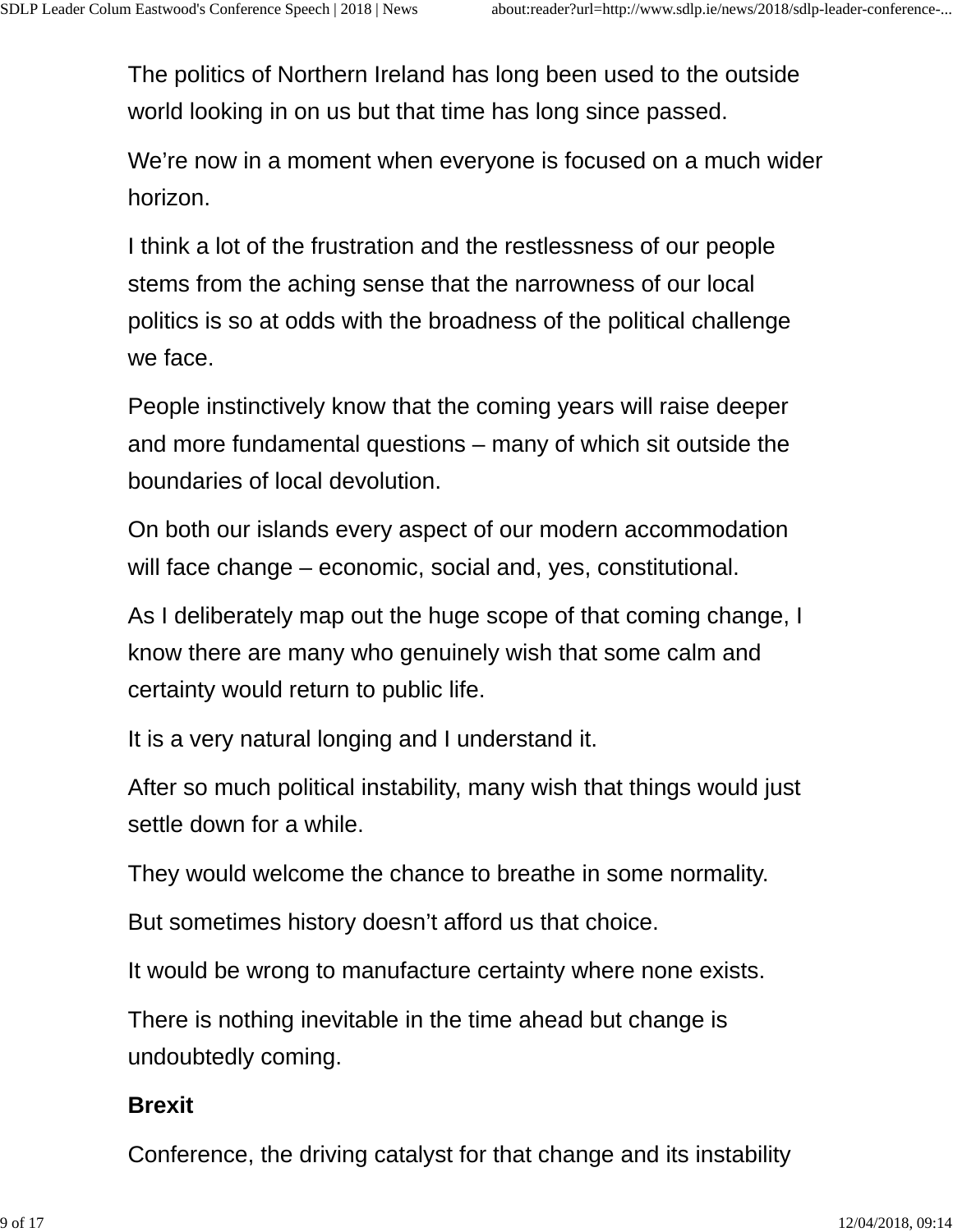comes from the decision of people in British to leave the European Union.

Northern Ireland did not consent to that change.

Nevertheless, we must deal with it and deal with its consequences.

Brexit is now the ever-shifting water table beneath our feet  $-$  it is unsettling all of the political ground which rests upon it.

No-one should be in any doubt - the instability of Brexit and the instability faced by the institutions of the Good Friday Agreement are inextricably linked.

The intense media focus on Brexit has tempted many people to switch off.

But we shouldn't allow ourselves to lose perspective in terms of its true economic threat.

The opening shots of a trade war between the US and China already threaten the beginning of an era of global protectionism.

What has begun with steel and aluminium could soon escalate there is no knowing how long that global context will last.

This is the first protectionist American President in several generations.

The President might change, hopefully he will - but there is no guarantee the protectionism will go with him.

And as we know, nowadays the local is never immune from the global.

The recent example at the nearby Bombardier factory is a telling reminder of the precarious environment those global economic powerplays place our workers in.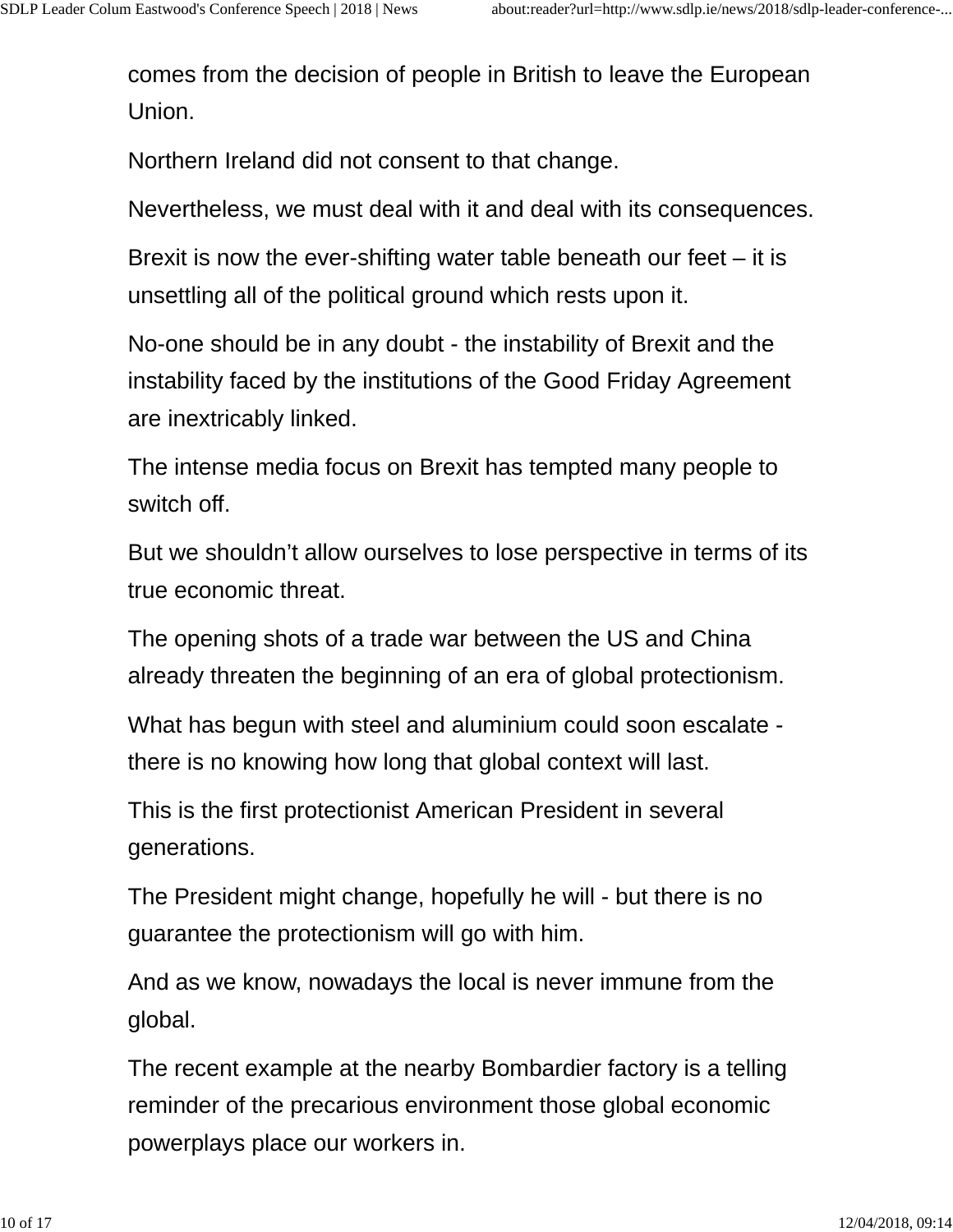Thankfully those jobs in Bombardier were secured, but we're gambling with the futures of working families if we're betting that, outside of Europe, every trade dispute will end favourably.

In that volatile global context, the shelter and security provided by the European Single Market doesn't just look like economic sense.

It becomes an economic necessity.

A hard border in Ireland threatens many of our industries - it threatens to position us as a permanent economic backwater.

This is particularly true for communities west of the Bann and along the border – communities already disgracefully neglected.

No-one knows this better than our newly selected West Tyrone candidate - our own man from Strabane - Daniel McCrossan.

Conference - it doesn't have to be like this.

We don't need a new border in Ireland and we don't need a new economic border in the Irish Sea.

That was our position during the referendum, after the referendum and it remains our position now.

But that position is only possible if both our islands remain in the Single Market and the Customs Union.

If the British Government continues to ignore that simple logic - we must maintain full economic alignment across the island and into European markets.

As set out in the December EU text, this must be the agreed backstop.

The Irish Government must know that we need full clarity on the border this side of the summer.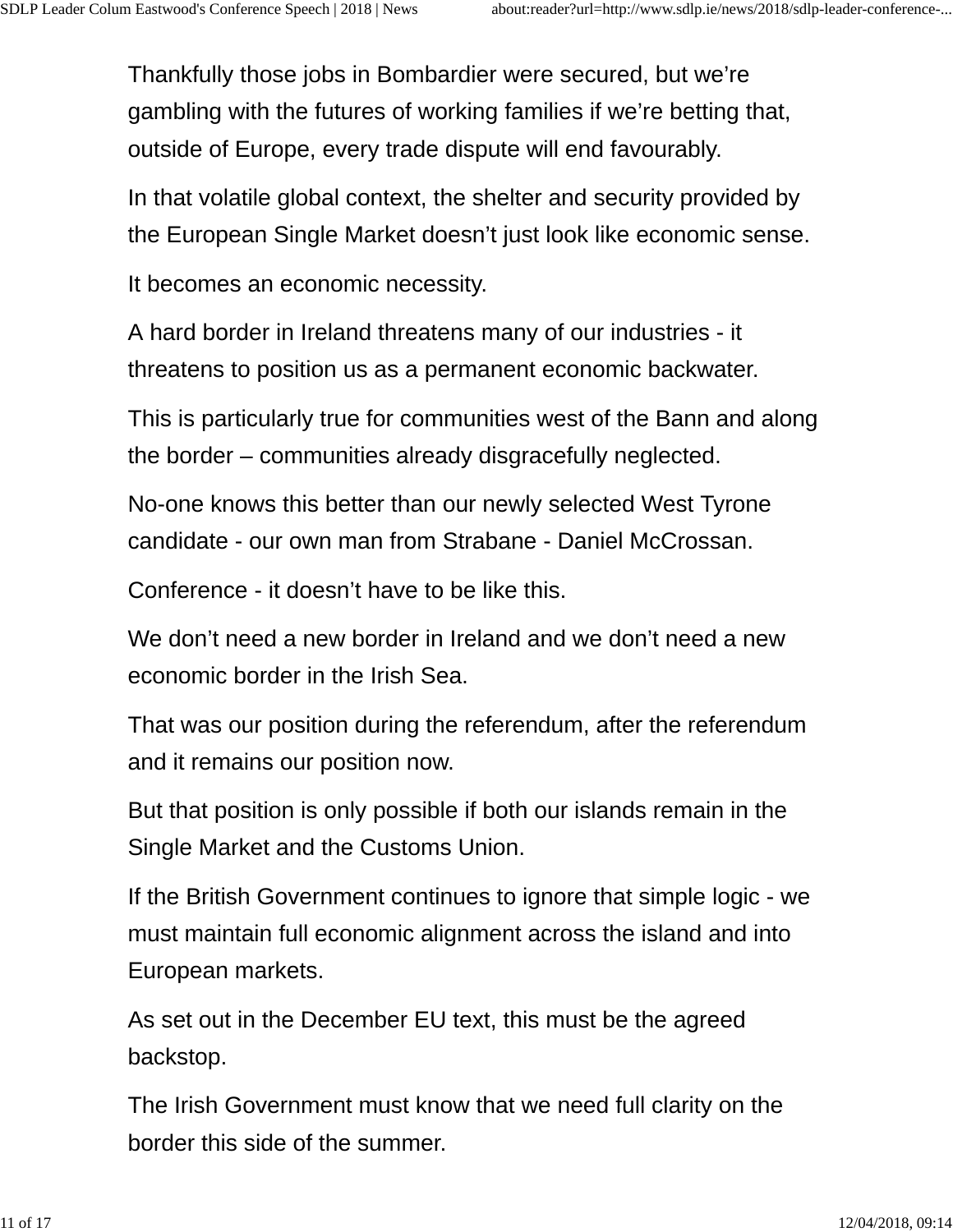We can't let it slip until the EU Council meeting in October.

The backstop is not our first choice, but it is our ultimate protection.

The only people who will actually end up delivering that backstop are the hardened Brexiteers who are determined to inflict economic self-harm.

Anything short of these proposals, any hardening of the border, will be a deliberate violation of our political process by the British Government.

They have no right.

In Northern Ireland, the Good Friday Agreement is sovereign.

That Agreement belongs to the people of Ireland and we are only people with the right to change it.

There are increasing numbers of politicians on both islands carelessly queuing up to rip it apart.

We cannot and we will not allow it.

# **A New Ireland**

Conference, Brexit has changed everything - and will continue to change everything.

People across this island are speaking openly about that change in common concern and anticipation of what political future is to come.

As we approach the centenary of partition - a triumph for some and a tragedy for others - meaningful reconciliation between the peoples of this island must remain our top priority.

A new and reconciled Ireland will only ever be built by fully recognising the changing island of today.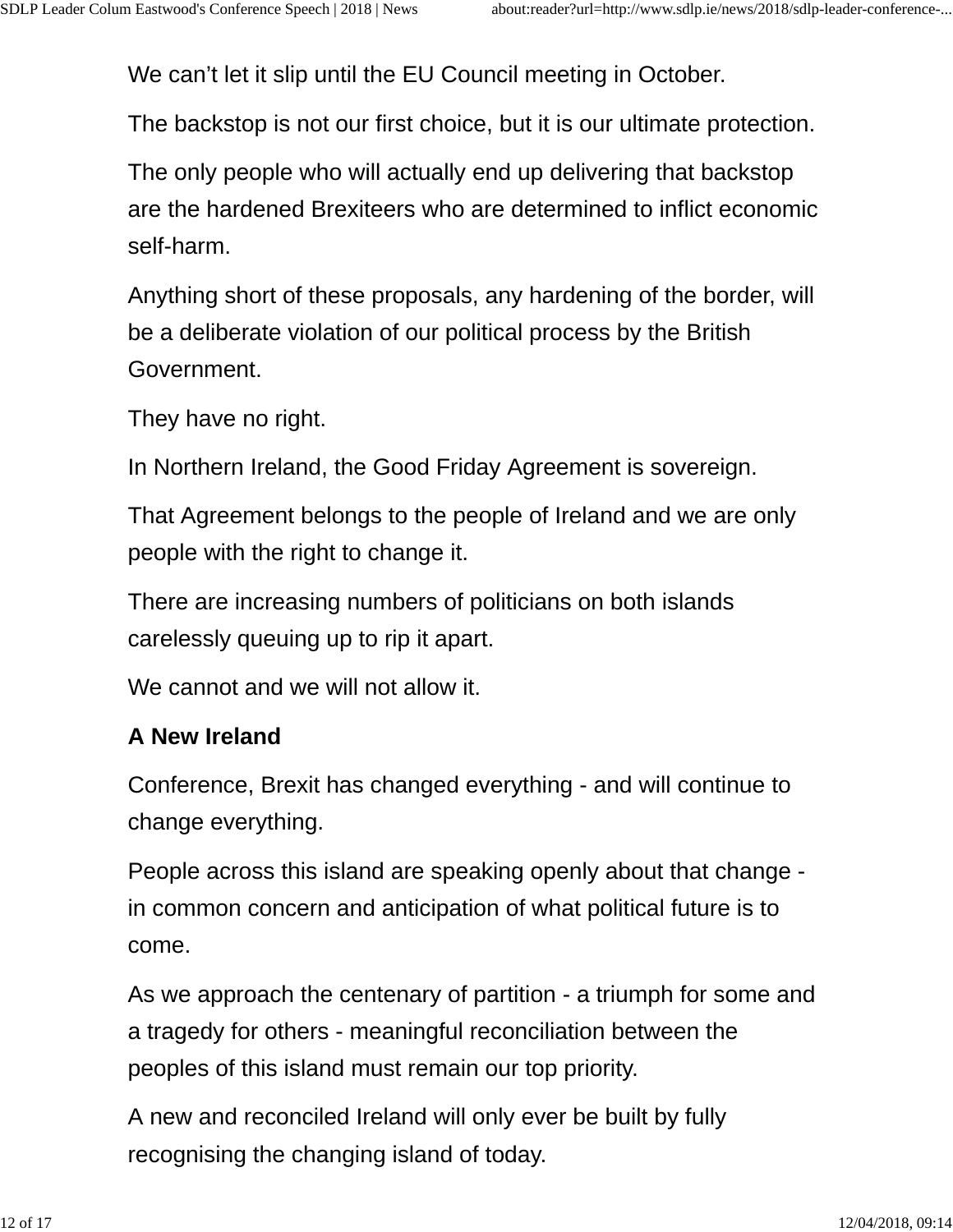For our young people especially, the picture of their world is no longer reflected in the murals of our past.

Old political certainties and old majorities are no more.

On an island of new minorities the only option is to build a broad coalition for change.

That changed Ireland won't be built upon the rubble of our history it will instead be based on the values we invest in modern nationhood.

The purpose of a New Ireland can't be guided by a blind obsession with historic wrongs - it should be about creating opportunity for our emerging generations.

That means an all-Ireland health service, free at the point of delivery.

A New Ireland that seeks to reach energy independence by 2050.

An Ireland where family farms can survive as part of a thriving Agrifood sector.

An Ireland that gives power and place to all its rich traditions.

An Ireland that ends the disgrace of homelessness and is proud to provide for the most vulnerable.

An Ireland of enterprise where jobs and opportunities exist across the entire island and are not concentrated on the eastern seaboard.

A New Ireland capable of delivering prosperity and fairness for all.

But we will only succeed in reaching that New Ireland if we first provide it with definition and detail.

To do this we believe now is the right moment for the reestablishment of the New Ireland Forum.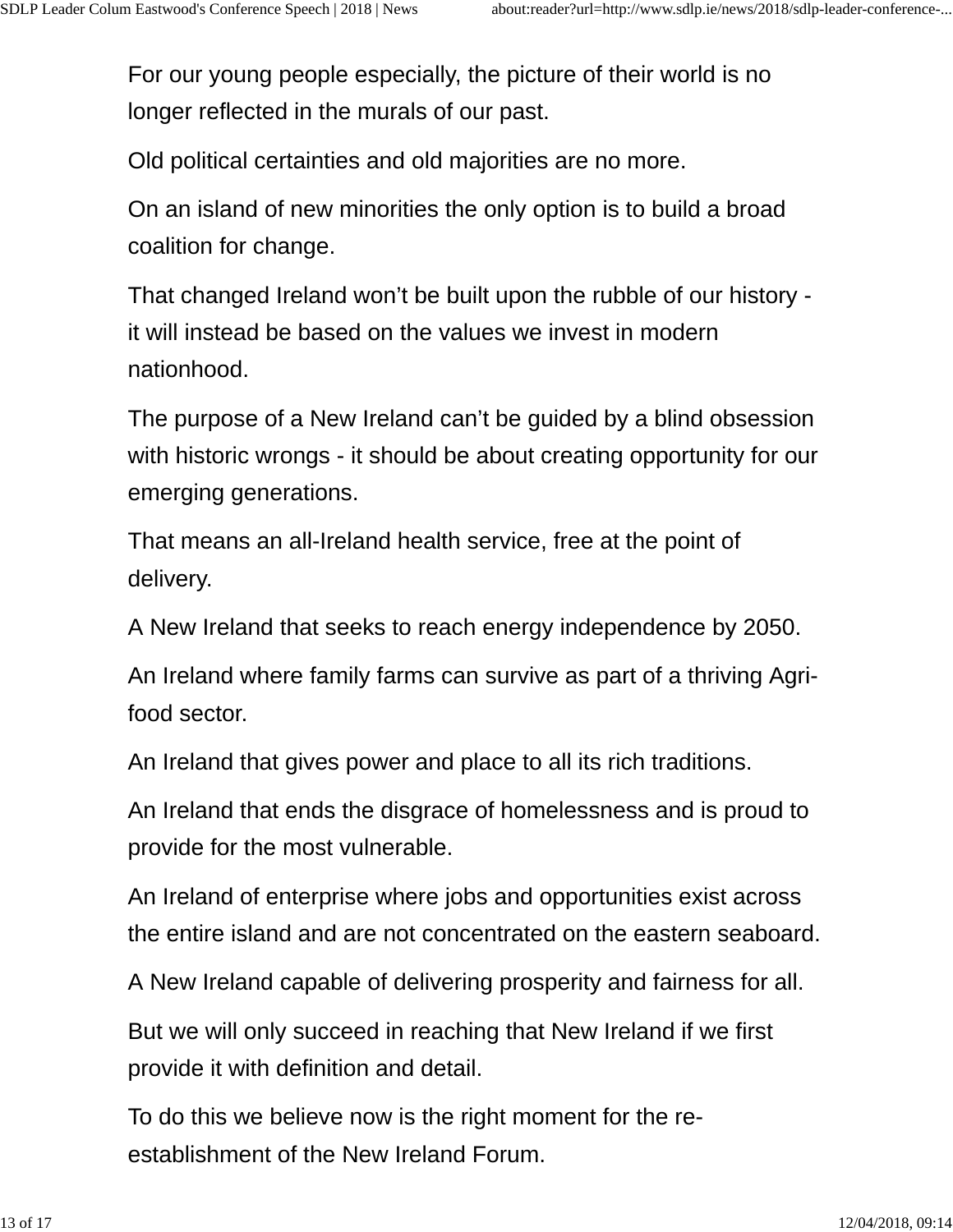No one party can shape that New Ireland and all of us must have an investment in it.

The New Ireland Forum is the best way to produce that blueprint and that plan – no referendum should be called until that work is done.

# **Ian Paisley and Unionism - A tide in the affairs of man**

I am all too aware that talk of a New Ireland risks sending some in this community to the hills - and I am very sensitive to that fact.

But I also know unionism is not limited to, nor defined by, the politics of Arlene Foster.

Too often uniformity is painted on to this society where none exists.

There are many within the unionist community who are willing to engage and who are willing to explore new possibilities.

I always think that one of the most remarkable moments in our modern politics came just before Dr Ian Paisley finally crossed the Rubicon and embraced power-sharing.

Standing outside the door of Downing Street, Dr Paisley recognised that

*"…..the time to take it is when the tide is running. There's a tide in the affairs of man taken at a flood, and I think the tide is running in people's minds and hearts..."*

It was a moment of acknowledgement that a changing context needs a changed political response.

It was a moment of true leadership - a leadership that is badly needed now.

Unionism has nothing to fear from a conversation based on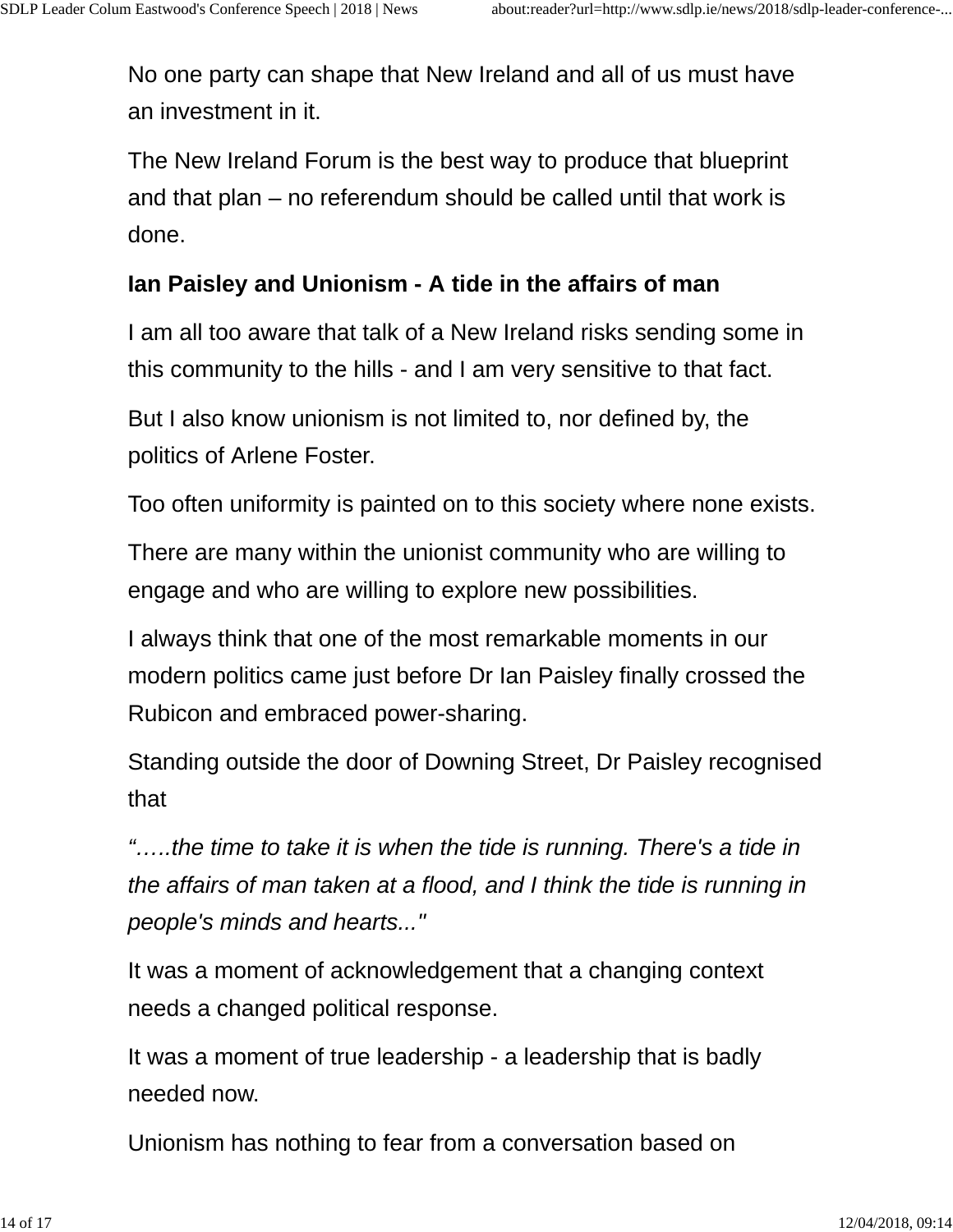persuasion and consent

We all have a duty to tell our unionist neighbours –

You belong to this place every bit as much as I do - therefore you have the very same right to shape the future of this island.

They also need to hear that while we want to shape the change ahead, we want to make Northern Ireland work right now.

My appeal to unionism is this – don't avoid that future and don't stay silent on it.

Try to convince us of your vision for the future and we'll try to convince you of ours - and then in time let the people decide.

That's the way politics is supposed to work - it's how it works at its best.

#### **Building a positive narrative for nationhood**

Conference, there's no point in offering a challenge to others if we don't first challenge ourselves.

Those of us who believe in a New Ireland need to offer a credible and positive vision - we will not protest our way into one.

Those who have framed the inflammatory narrative that unionism as a whole is unchanging, doesn't believe in rights, and can't be worked with – those people need to be faced down.

That cannot be the basis of our vision - this is not 1968 and we are not 2nd class citizens.

I for one am tired of hearing that argument.

We diminish ourselves by its repetition and we diminish the progress which has been secured by previous generations.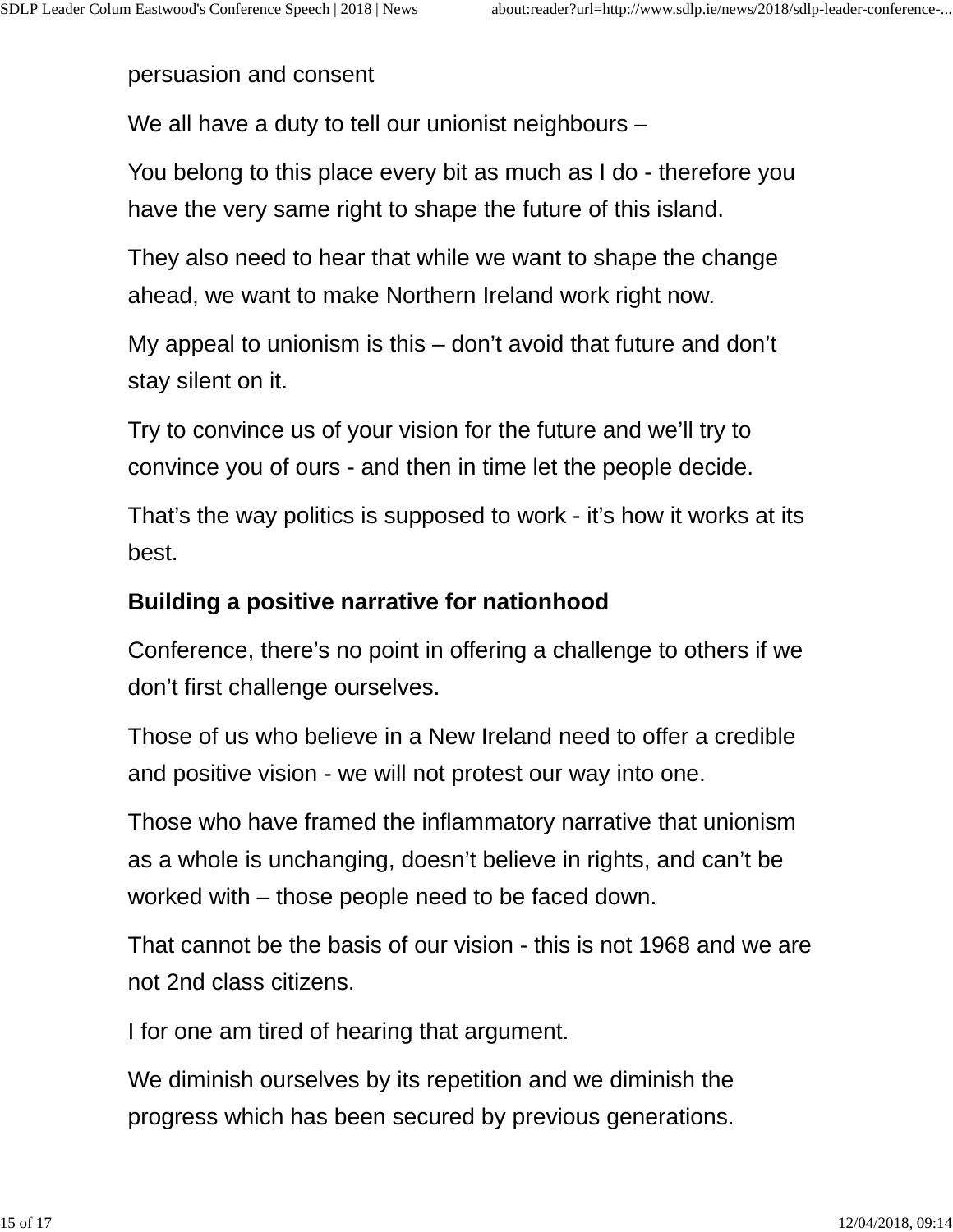Those generations ensured that we now possess the power to shape our future  $-$  so let's shape it.

And conference, this is the key point.

We do not seek a New Ireland because we are victims of an old oppression - we seek a New Ireland because it offers opportunity for all.

That is the only basis through which it will come to pass.

The old truism of politics is that people will always opt to vote for something rather than against something.

If we can't provide a place of opportunity and belonging for our unionist neighbours - then it simply isn't worth having.

#### **Good Friday Agreement**

Conference, for over a year now, politics has been locked in a cycle of frustration and failure.

But we should never give up hope – because history tells us that cycles are there to be broken.

We know this because 20 years ago, the Good Friday Agreement broke the cycle of conflict which had cast a shadow upon the Irish and British relationship for 800 years.

Now is not the moment to give up on that Agreement  $-$  it's the moment to fully embrace it.

As change engulfs our islands, the three strands of relationships at its heart haven't dated - they have truly come of age.

If Good Friday 20 years ago was to be the final destination of slow learners - let us not allow it to fall victim to fast wreckers.